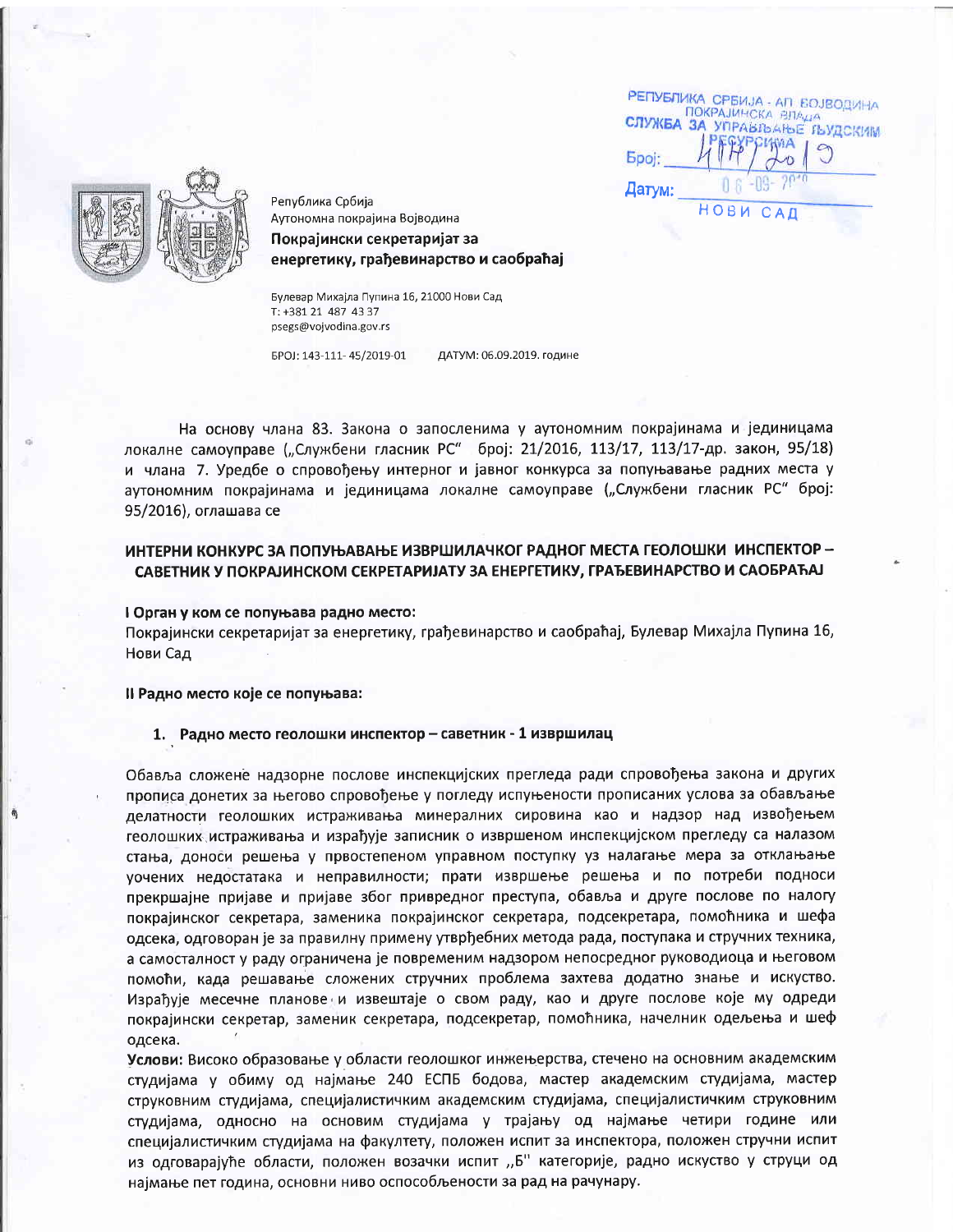## III У изборном поступку проверавају се оспособљености, знања и вештина кандидата и то: У изборном поступку проверавају се:

- Познавање области које уређују Закон о рударству и геолошким истраживањима ("Службени гласник РС", број 101/15, 95/2018-др. закон) - писмено;
- Познавање Закон о инспекцијском надзору ("Службени гласник РС', број 36/15, 44/2018др. закон, 95/2018) - писмено;
- Познавање Закон о безбедности и здрављу на раду ("Службени гласник РС", број 101/05 и 91/15, 113/17-др. закон)- писмено;
- познавање Закона о општем управном поступку ("Службени гласник РС" број 18/2016) писмено;
- организација покрајинске управе писмено и вештина комуникације усмено;
- познавање рада на рачунару- увидом у приложени доказ уколико кандидат поседује доказ о познавању рада на рачунару (уверење, сертификат, потврда и сл.), а уколико кандидат не поседује, провера познавања рада на рачунару извршиће се писменим путем.

IV Место рада: Нови Сад, Булевар Михајла Пупина 16.

У Рок за подношење пријаве на интерни конкурс: рок за подношење пријава је 8 дана и почиње да тече наредног радног дана од дана када је интерни конкурс оглашен на огласној табли у седишту аутономне покрајине, односно рок за подношење пријава почиње 09.09.2019. године, а истиче 16.09.2019. године.

VI Лице које је задужено за давање обавештења: Татјана Мелвингер Мајорош, телефон: 021/487 4448

VII Датум оглашавања: 06.09.2019. године.

VIII Адреса на коју се подноси пријава: Покрајински секретаријат за енергетику, грађевинарство и саобраћај, Булевар Михајла Пупина 16, 21000 Нови Сад, са назнаком "за интерни конкурс за попуњавање радног места геолошки инспектор - саветник - 1 извршилац".

### IX Докази који се прилажу уз пријаву на интерни конкурс:

1. Потписана пријава са адресом становања, контакт телефоном, е mail адресом и потписаном изјавом у којој се учесник интерног конкурса опредељује да ли ће сам прибавити доказе о чињеницама о којима се води службена евиденција или ће то орган учинити уместо њега;

2. биографија са наводима о досадашњем радном искуству;

3. оригинал или оверена фотокопија уверења о држављанству, не старије од 6 месеци;

4. фотокопија личне карте односно испис очитане биометријске личне карте;

5. оригинал или оверена фотокопија уверења МУП-а да кандидат није осуђиван на безусловну казну затвора од најмање шест месеци, не старије од 6 месеци;

6. оригинал или оверена фотокопија дипломе којим се потврђује стручна спрема;

7. оригинал или оверена фотокопија уверења о положеном државном стручном испиту;

8. оригинал или оверена фотокопија уверења о положеном испиту за инспектора;

9. оригинал или оверена фотокопија уверења о познавању рада на рачунару;

10. фотокопије доказа о најмање 5 године радног искуства у струци (потврде, решења, уговори, копија радне књижице и други акти из којих се може утврдити на којим пословима, са којом стручном спремом и у ком периоду је стечено радно искуство);

Одредбом чл. 9. ст. 3. и 4. и 103. Закона о општем управном поступку ("Службени гласник РС", број 18/2016) прописано је, између осталог, да су органи у обавези да по службеној дужности, када је